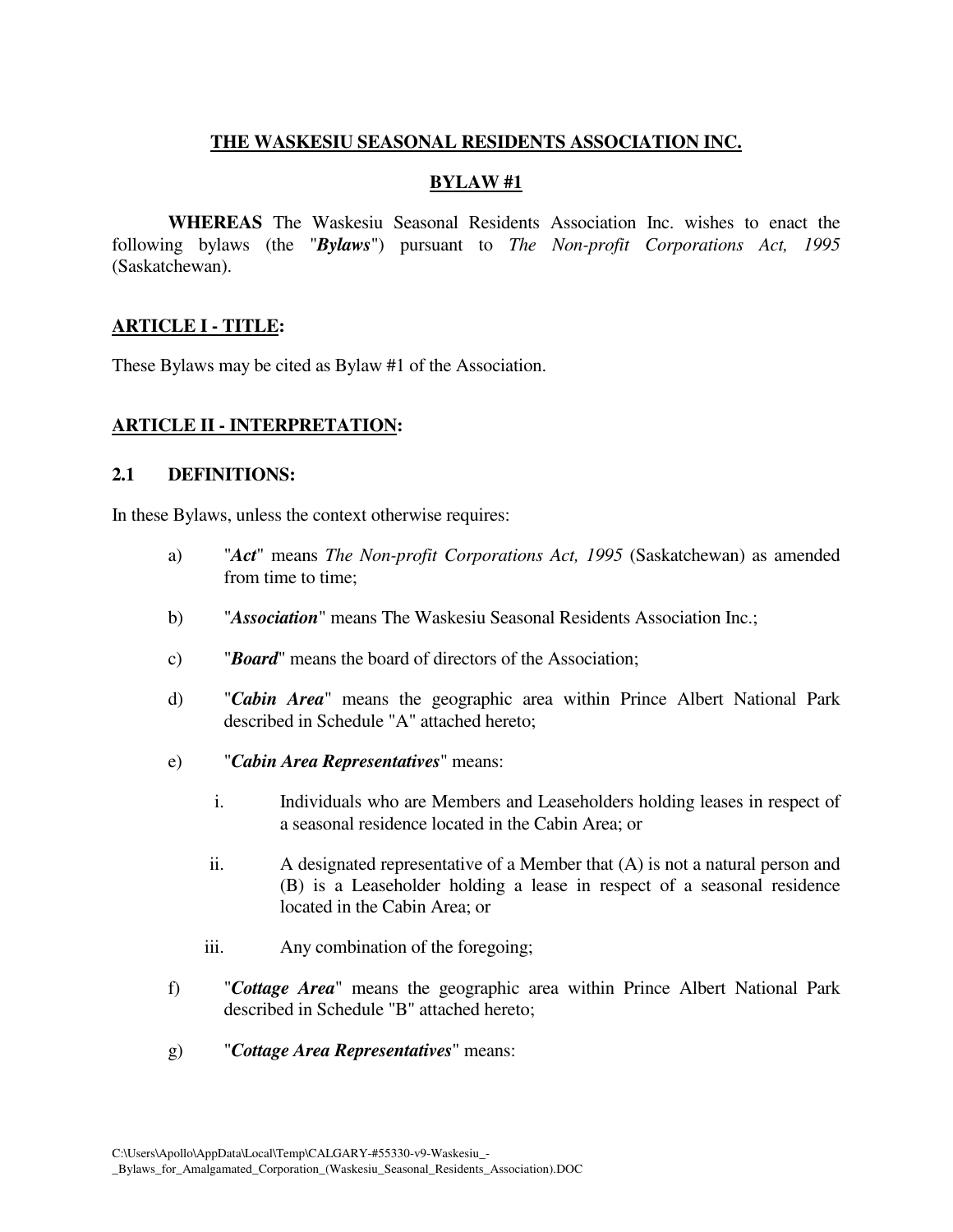- i. Individuals who are Members and Leaseholders holding leases in respect of a seasonal residence located in the Cottage Area; or
- ii. A designated representative of a Member that (A) is not a natural person and (B) is a Leaseholder holding a lease in respect of a seasonal residence located in the Cottage Area; or
- iii. Any combination of the foregoing;
- h) "*Director*" means a member of the Board;
- i) "*Individual*" means a natural person;
- j) "*Leaseholder*" means a Person who holds a lease of real property (as tenant) with Her Majesty the Queen in Right of Canada, her predecessors, or her duly appointed representatives or successors (as landlord), in respect of a seasonal residence located in the Cabin Area or the Cottage Area;
- k) "*Membe*r" has the meaning ascribed in Section 4.1; and
- l) "*Person*" includes Individuals, corporations, partnerships, trusts, unincorporated organizations or other legal entities.

#### **2.2 INCORPORATION BY REFERENCE:**

The definitions in the Act on the date these Bylaws become effective are incorporated herein by reference to the extent that they are not inconsistent with the definitions contained in these Bylaws.

## **2.3 GENDER:**

Words importing the singular number include the plural, and *vice versa*, and words importing the masculine gender shall include the feminine gender and the neuter.

## **ARTICLE III – OBJECTS:**

#### **3.1 OBJECTS OF THE ASSOCIATION**

The objects of the Association are as follows:

a) To work with Parks Canada Agency, the Waskesiu Community Council (including, if and when created, the council of the municipality of Waskesiu), and with other officials within Prince Albert National Park in relation to matters of common interest to Leaseholders including, without limitation, matters pertaining to the occupancy, use, rental, maintenance, leasing and/or improvement of seasonal residences (including cottages and cabins) in Prince Albert National Park and the areas in which such seasonal residences are located;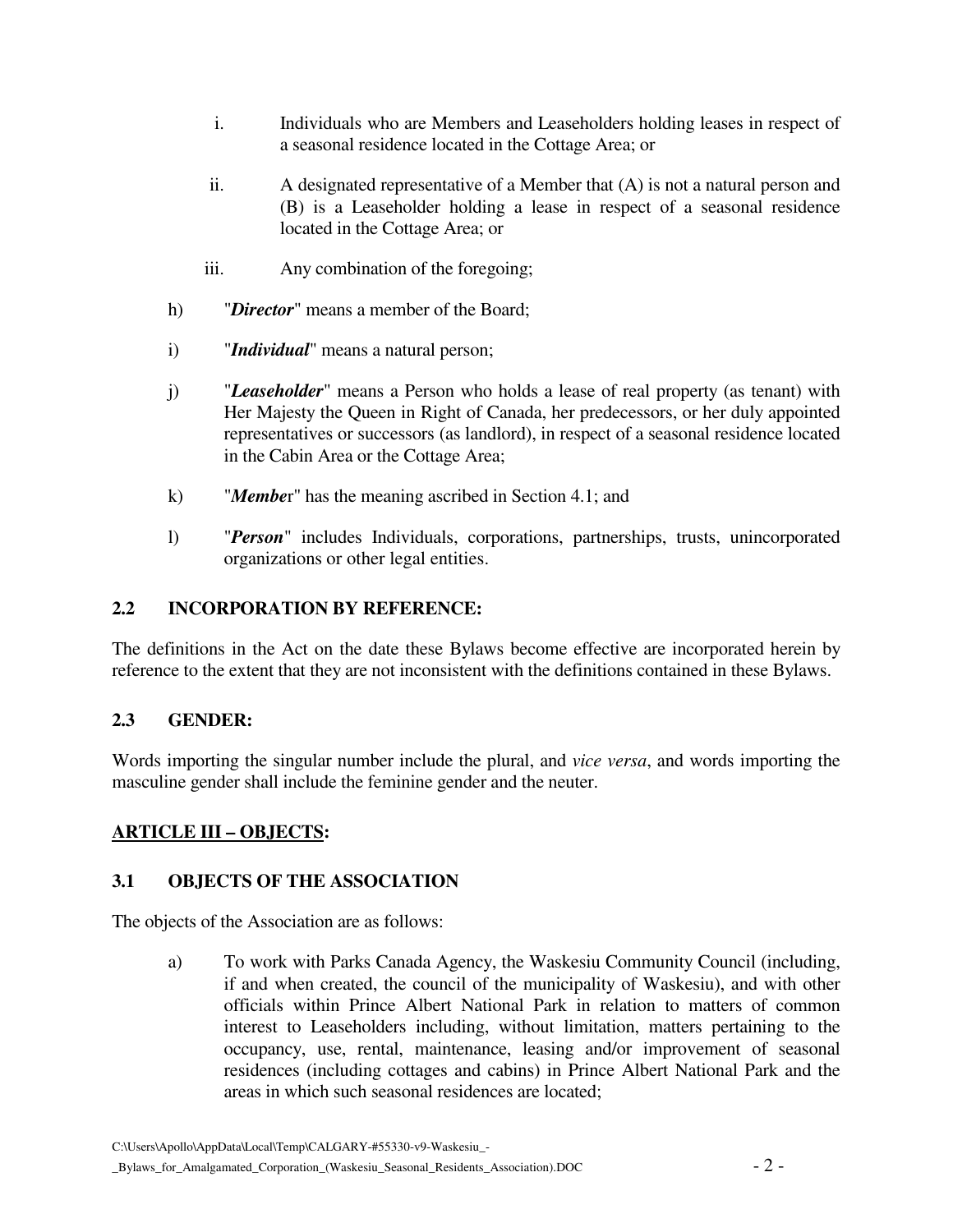- b) To promote better acquaintance, understanding and co-operation among Leaseholders and other stakeholders having an interest in, visiting, or making use of, Prince Albert National Park;
- c) In conjunction with other stakeholders having an interest in Prince Albert National Park, working to protect, promote and enhance the environment within the Townsite of Waskesiu and Prince Albert National Park;
- d) In conjunction with other stakeholders having an interest in Prince Albert National Park, working to protect, promote and enhance the infrastructure and the recreational and cultural facilities within the Townsite of Waskesiu and Prince Albert National Park;
- e) To provide a forum for the discussion and dissemination of information on matters of interest to Leaseholders; and
- f) To do all such other things as may be incidental or conducive to the attainment of the foregoing objects, and the exercise of the powers of, the Association.

# **ARTICLE IV – MEMBERS AND MEMBERSHIP:**

#### 4.1 **MEMBERS**

The Members of the Association shall consist of those Leaseholders that have paid the Association's annual membership fee and are otherwise members in good standing of the Association.

#### 4.2 **TERMINATION OF MEMBERSHIP**

- a) A Member's rights, privileges and interests in the Association cease upon termination of such Member's membership in the Association.
- b) Membership in the Association is automatically terminated when:
	- i. the Member resigns pursuant to subsection 4.2(c);
	- ii. the Member is required to resign, or the Member's membership is terminated, pursuant to subsection 4.2(d);
	- iii. the Member ceases to be a Leaseholder.
- c) Any Member may resign from membership in the Association at any time by submitting a resignation, in writing, to the Board.
- d) Any Member may be required to resign by an affirmative vote of at least 75% of the Directors on the grounds that the Member: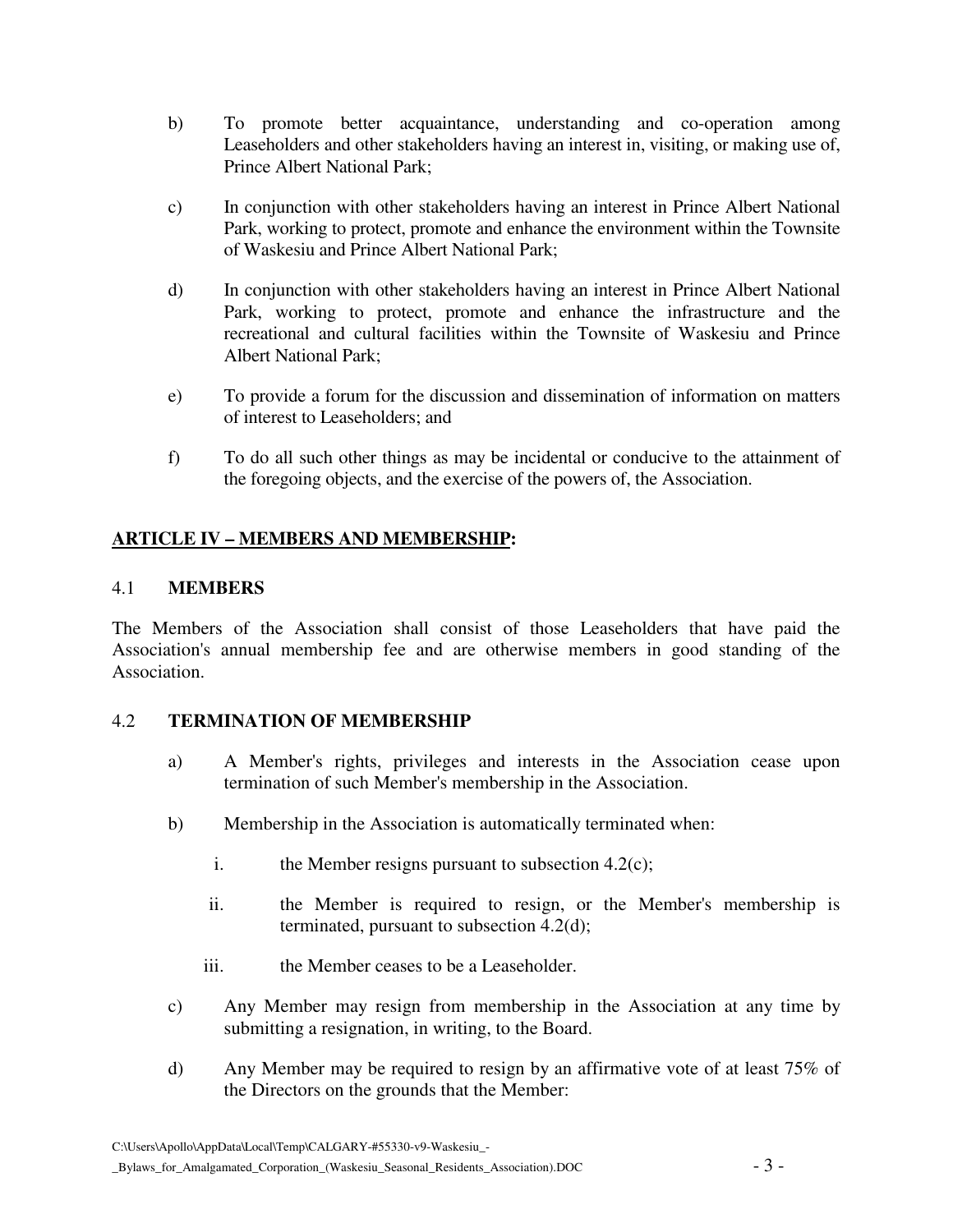- i. having been held by a court of competent jurisdiction to have violated some law (whether statutory, regulatory or a policy in force as if enacted as a statute or regulations) and has thereby subjected the Association, the Board, and/or another Member to criticism or adverse publicity; or
- ii. for failure to comply with the Bylaws or Articles of the Association; or
- iii. for any other reason whatsoever,

provided that notice of such proposed action and the reasons therefor are given to the Member at least thirty (30) days in advance and the Member is given the opportunity to be heard at the meeting at which the action is to be taken; and provided further that nothing herein shall be interpreted to prohibit any Member at any time and on any issue from taking a position or following a course of action at variance with that of the Association.

- e) Membership in the Association shall not be transferable or assignable in any manner.
- f) Membership in the Association shall terminate automatically upon the death of an individual Member, or upon the bankruptcy, dissolution or liquidation of any Member that is not an Individual.

# **ARTICLE V - MEETING OF MEMBERS:**

## **5.1 ANNUAL GENERAL MEETINGS:**

- a) An annual general meeting of Members shall be held in the month of June, July or August in each year at a time and place in the Townsite of Waskesiu, Prince Albert National Park, to be fixed by the Board.
- b) The business to be conducted at the annual general meeting of the Association shall be to receive the reports and statements required by the Act to be placed before the meeting, the election of Directors, the appointment of auditors, if required, and the transaction of such other business as may be properly brought before the meeting.

## **5.2 SPECIAL & GENERAL MEETINGS:**

- a) The President, the Chair of the Board, or any two (2) Directors shall have the power to call a special or a general meeting of Members at any time, the general nature of which shall be specified in a notice calling the meeting which shall be in the form required under this Article.
- b) Upon the written request of not less than twenty percent (20%) of the Members entitled to vote at a meeting of the Members, the President, the Chair of the Board, or any two (2) Directors shall call a special or a general meeting of the Association.

C:\Users\Apollo\AppData\Local\Temp\CALGARY-#55330-v9-Waskesiu\_-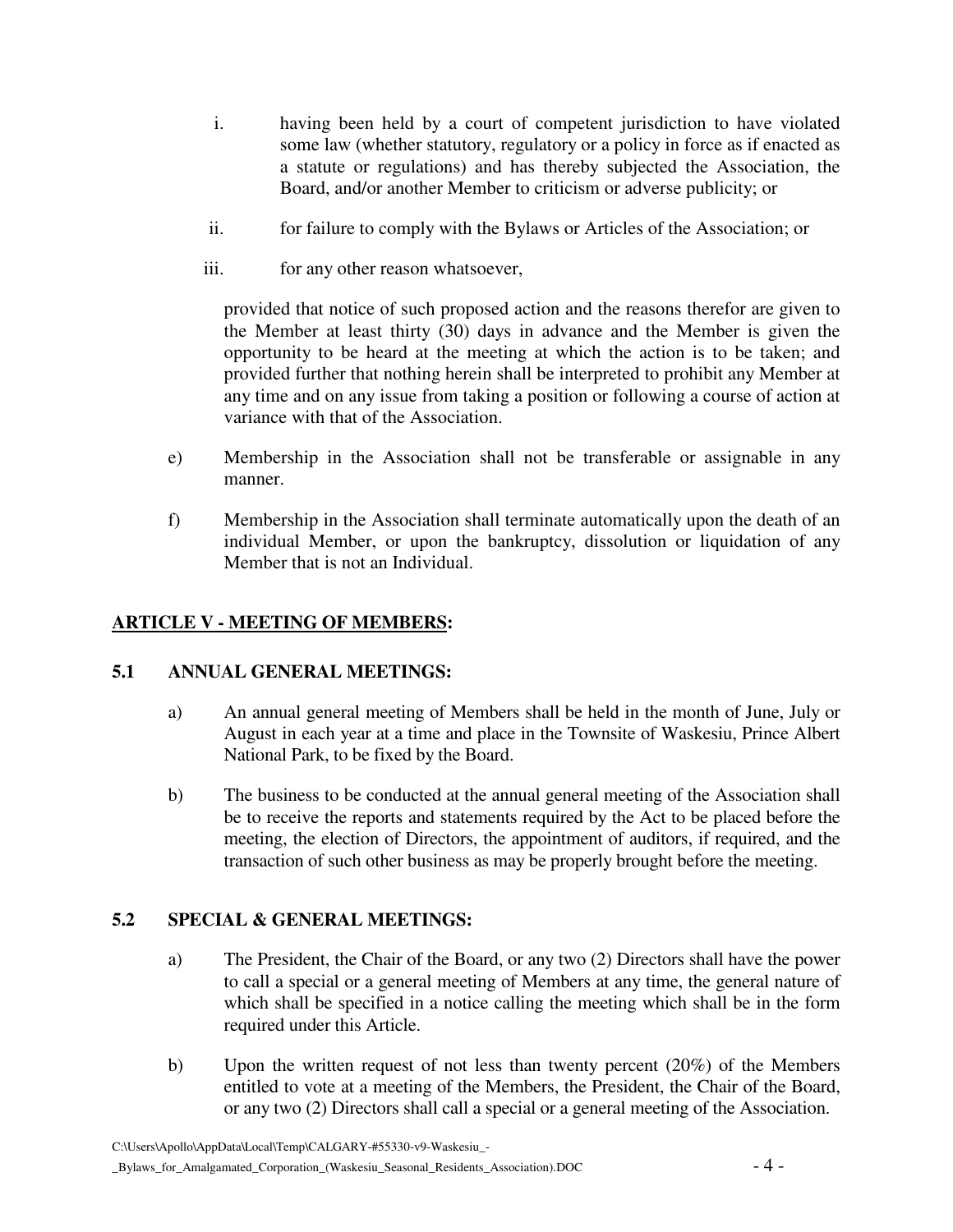# **5.3 NOTICE OF MEETINGS:**

Notice of a special or a general meeting shall be given to all Members not less than fifteen (15) days prior to the meeting date and shall specify the place, date and hour of the meeting, and the general nature of the business to be conducted at the meeting. Notice of any meeting of Members or any irregularity in any such meeting or in the notice thereof may be waived by any Member, in any manner, and such waiver may be validly given either before or after the meeting to which such waiver relates. Attendance of any Member shall be deemed to constitute a waiver of notice of the meeting, except where that Member at the opening of business of the meeting states to the meeting that his or her attendance at the meeting is solely for the purpose of objecting to the transaction of any business on the ground that the meeting is not lawfully called.

# **5.4 CHAIR OF MEETINGS & ADJOURNED MEETINGS:**

- a) The Chair of the Board or, in the absence of the Chair of the Board, the President of the Association, shall be the chair of any meeting of Members. If no such officer is present within fifteen (15) minutes of the time fixed for holding the meeting, the Members present and entitled to vote thereat are entitled to choose one of their number to be chair of the meeting.
- b) The chair of a meeting of the Members may, with the consent of the meeting, adjourn any meeting of Members from time to time to a fixed time and place in the Townsite of Waskesiu, Prince Albert National Park and, subject to the Act, no notice of the time and place for the holding of the adjourned meeting shall be required if the adjourned meeting is held in accordance with the terms of adjournment and if a quorum as constituted at the time of adjournment is present thereat. Any business may be brought before or dealt with at any adjourned meeting which might have been brought before or dealt with at the original meeting in accordance with the notice calling the same.

# **5.5 QUORUM:**

- a) Ten (10) Members personally present shall constitute a quorum at any special or general meeting of the Association.
- b) No business, other than the election of a chair and the adjournment or termination of the meeting, shall be conducted at a special or general meeting at a time when a quorum is not present.
- c) If at any time during a special or general meeting there ceases to be a quorum present, business then in progress shall be suspended until there is a quorum present or until the meeting is adjourned or terminated.
- d) If within thirty (30) minutes from the time appointed for the meeting a quorum is not present, the meeting, if convened on the requisition of Members, shall be terminated, but in any other case, it shall stand adjourned to the same day in the next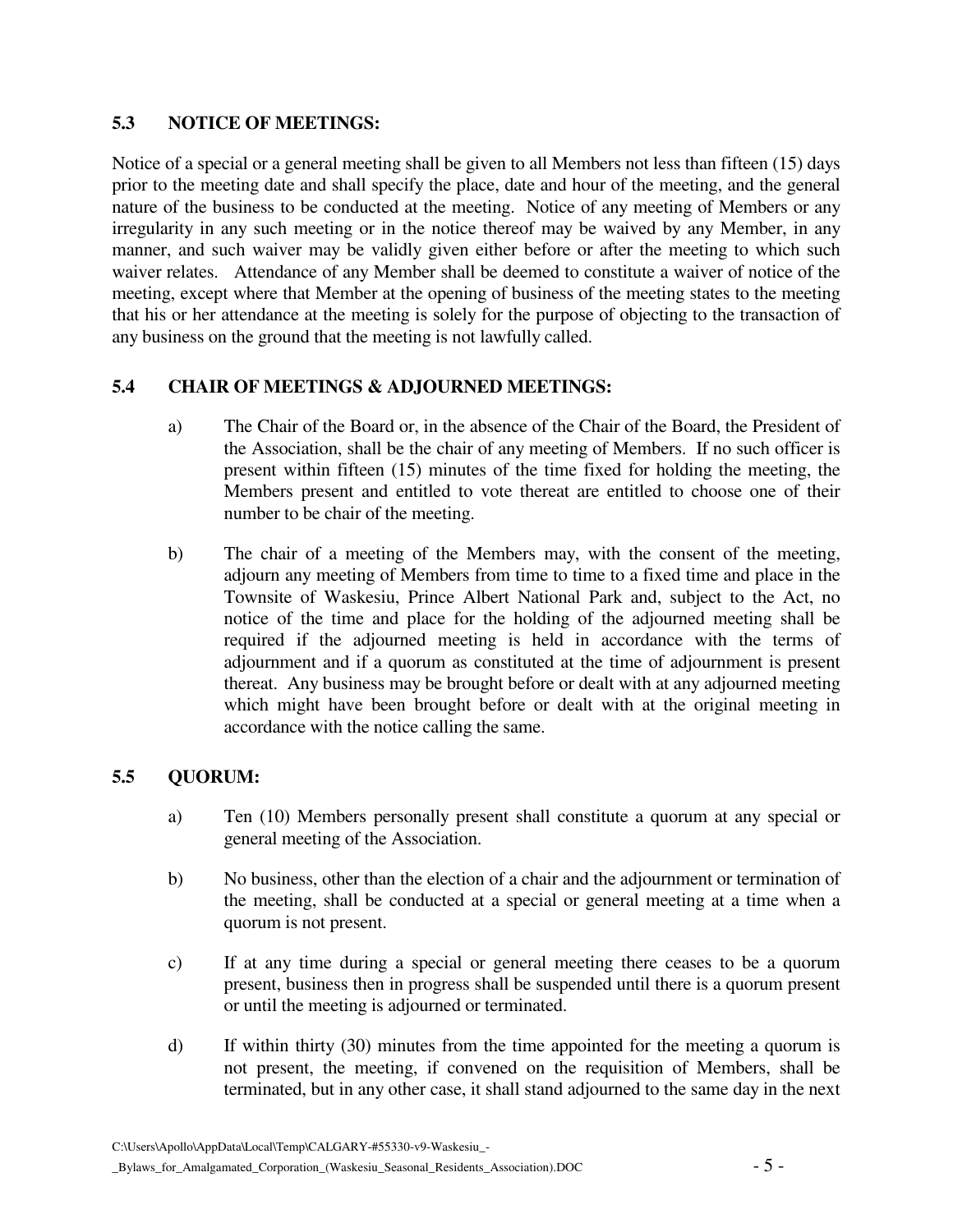week, at the same time and place, and if, at the adjourned meeting, a quorum is not present within thirty (30) minutes from the time appointed for the meeting, the Members then present shall constitute a quorum.

#### **5.6 VOTING:**

- a) A Member is not entitled to vote on a resolution unless the Member is a Member in good standing in accordance with the Bylaws of the Association. For greater certainty, "good standing" includes payment by the Member of the annual membership fee, if any, as determined by the Board from time to time and assessed by the Association.
- b) Voting by proxy is not permitted.
- c) Members that are not Individuals (including but not limited to bodies corporate, trusts, partnership and other legal entities) shall be required to appoint, in writing, a designated representative to vote on behalf of such Member at meetings of the Members.
- d) Voting shall be on the basis of one (1) vote per Member. For greater certainty, in the event that there is more than one lessee listed on the lease of real property held by a Leaseholder in respect of such Leaseholder's seasonal residence, then only one (1) membership may be held by such Leaseholders, collectively, and such Leaseholders may, collectively, only exercise one (1) vote at meetings of the Members of the Association.
- e) Subject to the Act, resolutions or questions arising at any meeting of Members shall be determined and will be passed by a majority of the votes cast by the Members on the resolution or question. The chair of the meeting shall be entitled to vote on any question however, in the case of an equality of votes, the question shall be decided in the negative (and, for greater certainty, the chair of the meeting shall not have a second or casting vote).
- f) Voting at a meeting of Members shall be by show of hands except where a ballot is demanded by a Member entitled to vote at the meeting.
- g) At a meeting, unless a ballot is demanded, a declaration by the chair of the meeting that a resolution has been carried, or carried unanimously, or carried by any particular majority, or not carried by a particular majority, shall be conclusive evidence of the fact without further proof of the number or proportion of votes recorded in favour of or against the motion.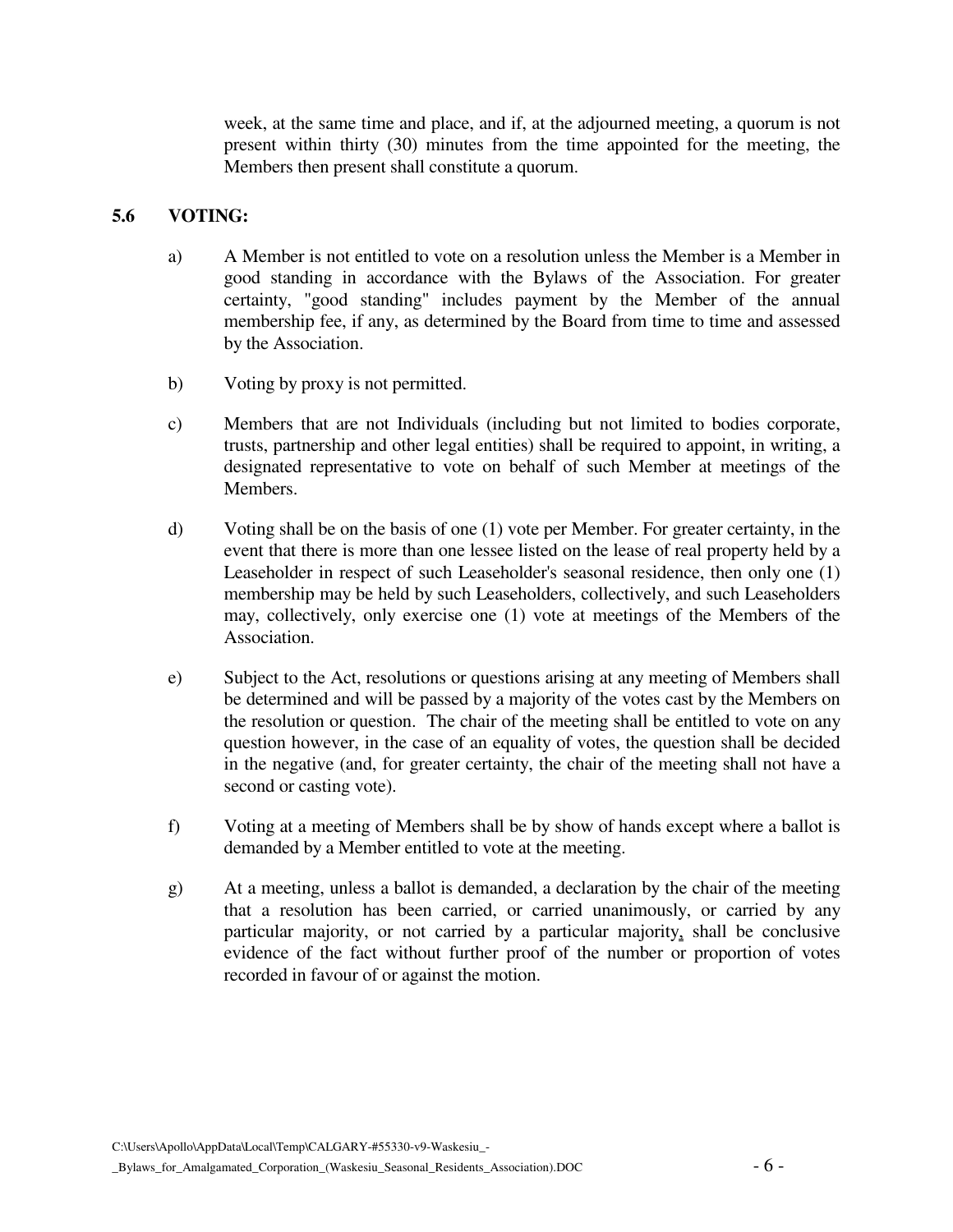## **ARTICLE VI - NOTICES:**

#### **6.1 METHOD OF GIVING NOTICE:**

- a) A notice may be given to a Member, either by personally delivering it or by mailing it to such Member at the address of the Member as set out in the records of the Association.
- b) Any notice to be given will be sufficiently given if delivered personally or if mailed by ordinary mail prepaid from any post office.
- c) Any notice personally delivered shall be deemed to have been given when delivered and any notice mailed and properly addressed, shall be deemed to have been given on the third business day following the date on which it was so mailed, provided that if mailed, should there be, or between the time of mailing and deemed receipt of the notice, a mail strike, slowdown or other labour dispute which might effect the delivery of such notice by the mail, then such notice shall be only effective if actually delivered.
- d) The accidental omission to give any notice to any Member, Director, officer or auditor (if any) of the Association, or the non-receipt of any notice by Member, Director, officer or auditor (if any), or any error in any notice not affecting the substance thereof shall not invalidate any action taken at any meeting held pursuant to such notice or otherwise founded thereon.

## **6.2 WAIVER OF NOTICE:**

A Member, Director, officer or auditor, if any, may waive any notice required to be given to them under any provision of the Act or the Bylaws of the Association, and such waiver, whether given before or after the meeting or other event of which notice is required to be given, shall cure any default in giving such notice.

## **ARTICLE VII - DIRECTORS:**

## **7.1 POWERS OF THE BOARD:**

- a) The business and affairs of the Association shall be conducted and managed by the Board.
- b) Subject to these Bylaws, the Act and all laws affecting the Association, the Board may exercise all the powers, and do all acts and things, that the Association may exercise or do.
- c) Subject to these Bylaws, the Act and all laws affecting the Association, the Board is authorized to delegate to the President, to the Chair of the Board, or to a committee of the Board, any of the duties of the Board.

C:\Users\Apollo\AppData\Local\Temp\CALGARY-#55330-v9-Waskesiu\_- \_Bylaws\_for\_Amalgamated\_Corporation\_(Waskesiu\_Seasonal\_Residents\_Association).DOC - 7 -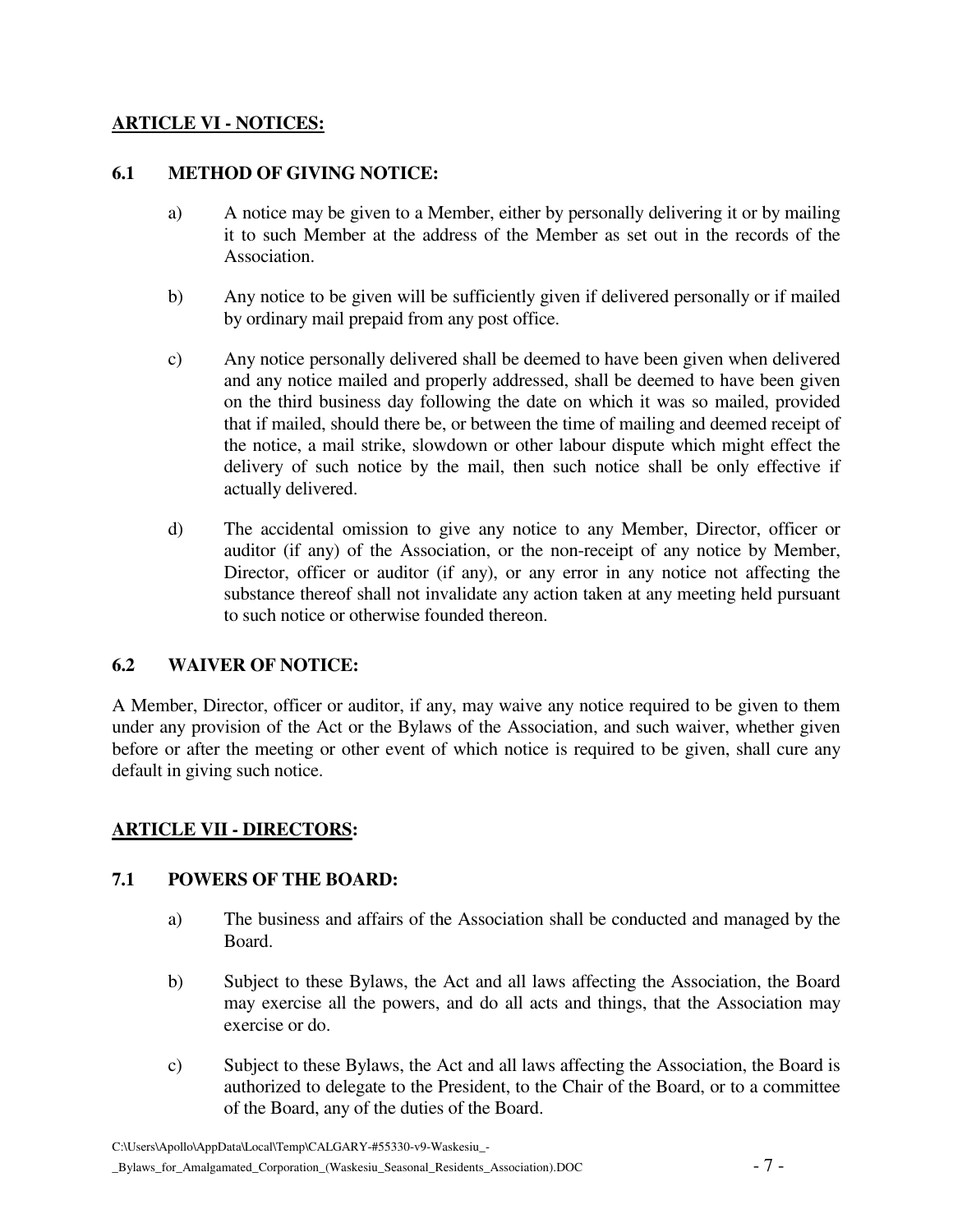## **7.2 NUMBER OF DIRECTORS:**

- a) Subject to the Articles of the Association, the Board of the Association shall consist of nine (9) Directors.
- b) To qualify for election or appointment as a Director (and to be eligible to maintain the position of Director), an Individual must be either a Cabin Area Representative or a Cottage Area Representative.
- c) Notwithstanding any other provision hereof, at least three (3) Directors shall be Cabin Area Representatives and at least three (3) Directors shall be Cottage Area Representatives.
- d) For purposes of determining which Individuals have been elected as Directors of the Association at any annual general meeting (or at any other meeting of the Association called for purposes of electing the Board), and notwithstanding any other provision hereof, the three (3) Individuals who are Cabin Area Representatives and who receive the highest number of votes out of all of the Cabin Area Representatives seeking election to the Board at such meeting, and the three (3) Individuals who are Cottage Owner Representatives and who receive the highest number of votes out of all of the Cottage Owner Representatives seeking election to the Board at such meeting, shall be automatically elected as Directors.
- e) Thereafter, the three (3) Individuals seeking election to the Board at such meeting (excluding any of those Individuals elected as Directors pursuant to subsection (d) above), who receive the highest number of votes at the annual general meeting (or any other meeting of the Association called for purposes of electing the Board) shall be elected as Directors, without regard to whether such Individuals are Cabin Area Representatives or Cottage Area Representatives.

## **7.3 ELECTION AND TERM:**

Subject to Section 7.4 and Section 7.5, the term of office for a Director shall be one (1) year or until the conclusion of the annual general meeting at which his or her successor is elected.

# **7.4 VACATION OF OFFICE:**

The office of any Director shall be vacated upon the occurrence of any of the following events:

- a) On death;
- b) If the Director resigns from office and provides written notice of such resignation to the President, the Secretary, or to the Board of the Association;
- c) If the Director is bankrupt;
- d) If the Director is removed in accordance with Section 7.5 hereof;

C:\Users\Apollo\AppData\Local\Temp\CALGARY-#55330-v9-Waskesiu\_-

#### \_Bylaws\_for\_Amalgamated\_Corporation\_(Waskesiu\_Seasonal\_Residents\_Association).DOC - 8 -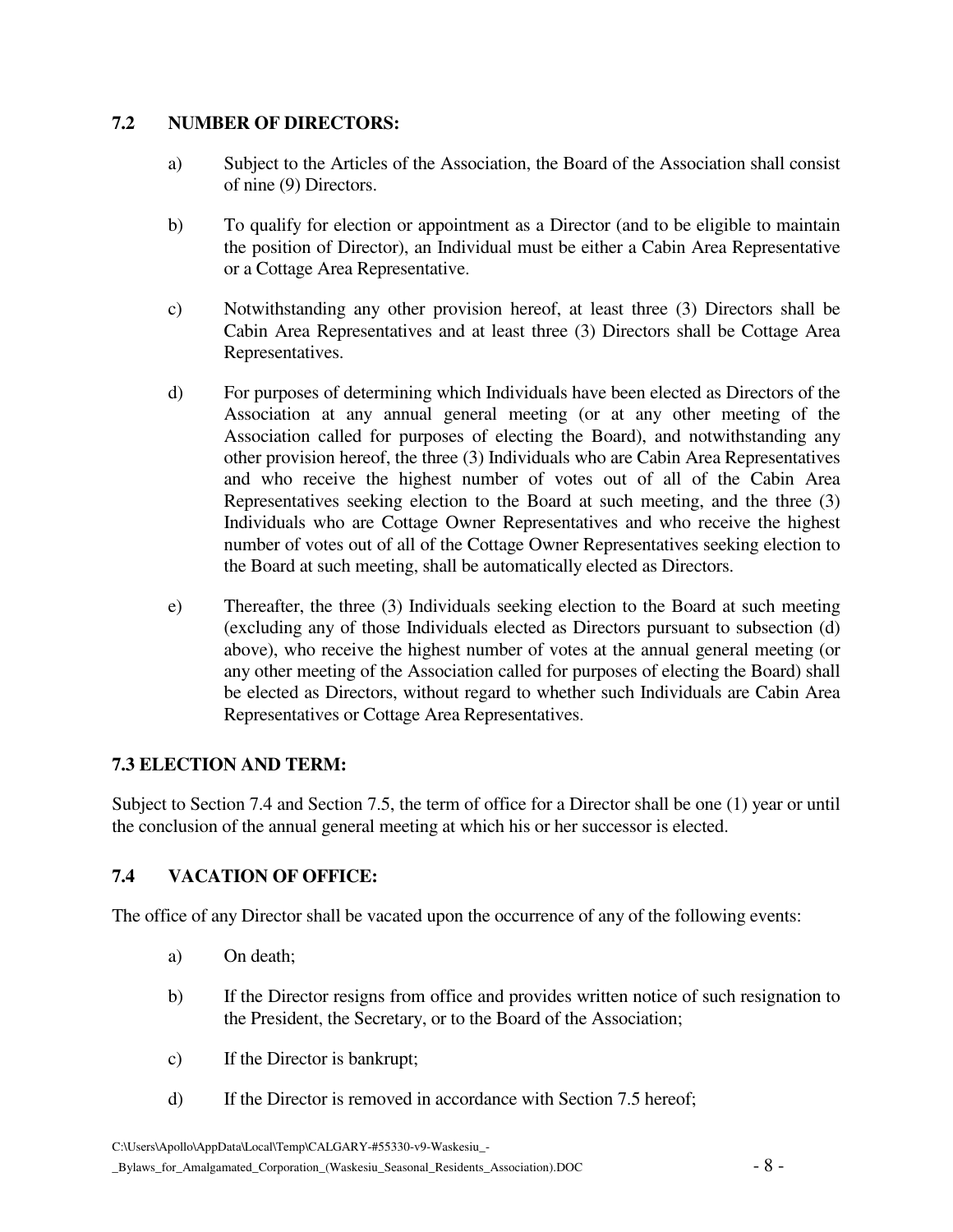- e) If the Director is neither a Cabin Area Representative nor a Cottage Area Representative;
- f) If the Director fails to attend three (3) consecutive meetings of the Board, without the approval of the Board.

## **7.5 REMOVAL:**

- a) The Members may, by means of a resolution passed by at least a majority of the Members present at a meeting of the Members called for such purpose, remove a Director before the expiration of his or her term of office, and may, subject to complying with the Bylaws, elect a successor to complete the term of such removed Director's office.
- b) The Directors, by means of a resolution passed by at least a seventy-five (75%) percent majority of the Directors present at a meeting called for such purpose, remove a Director before the expiration of his or her term of office, and may, subject to complying with the Bylaws, appoint a successor to complete the term of such removed Director's office.

## **7.6 VACANCIES:**

- a) Subject to complying with Section 7.2 of these Bylaws, the Board may at any time and from time to time appoint a person as a Director to fill a vacancy on the Board.
- b) Subject to subsection (c), the Board shall have the option of appointing either a Cabin Area Representative or a Cottage Area Representative to fill a vacancy on the Board.
- c) If at the time a vacancy on the Board is to be filled and the requirements of Section 7.2(c) are not, at that time, satisfied, the Board shall be obligated to appoint one or more Individuals so as to ensure that the composition of the Board includes at least three (3) Directors that are Cabin Area Representatives and three (3) Directors that are Cottage Area Representatives.
- d) A Director appointed to fill a vacancy on the Board shall hold office until the next annual general meeting of the Association or until his or her successor is elected or appointed.

## **7.7 MEETINGS OF THE BOARD:**

a) The Board shall convene a meeting of the Directors immediately after the annual general meeting of the Members.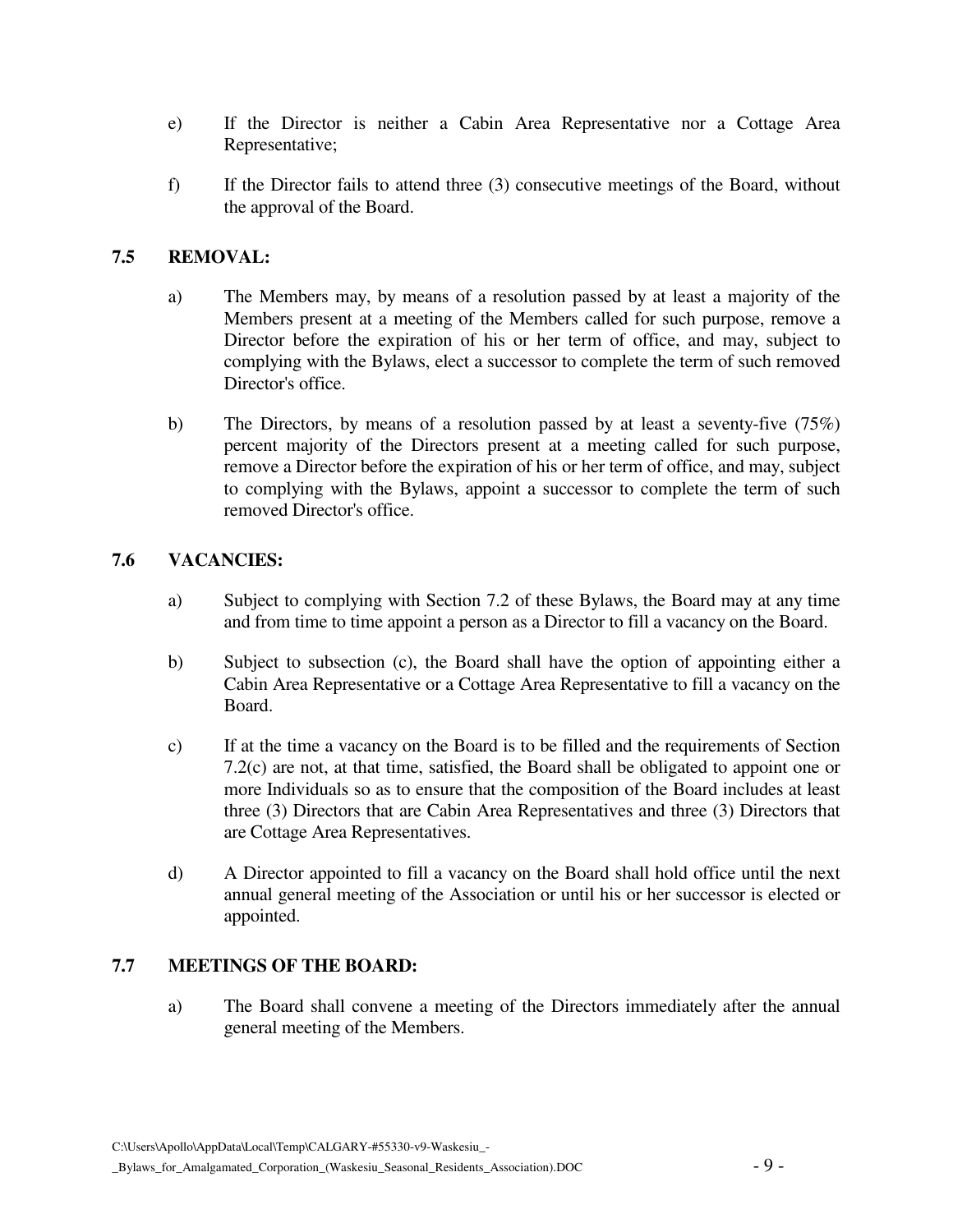- b) The Chair of the Board, or in his or her absence, the President of the Association, may call a meeting of the Board at any time and shall call a meeting of the Board upon the request of any two (2) Directors.
- c) Notice of the time and place of every Board meeting shall be given to each Director not less than one (1) week before the time the meeting is to be held, provided that notice of a meeting shall not be necessary if all the Directors are present or if those absent waive notice of, or otherwise signify their consent to, such meeting being held.
- d) A Director may participate in a meeting of the Board by means of conference telephone, video conference or any other communication facilities by means of which all Directors participating in such meeting can hear each other and participate. A Director participating in a Board meeting in accordance with this subsection shall be deemed to be present at the meeting and shall, unless disqualified for any other reason, be counted in the quorum therefor and be entitled to speak and vote thereat.

# **7.8 QUORUM:**

- a) Subject to subsection 7.8(b), a majority of the Directors present in person, by telephone or such other means permitted in accordance with subsection 7.7(d) hereof, shall constitute a quorum for the purpose of a meeting of the Directors. No meeting of the Board shall be held unless a quorum is present.
- b) A meeting of the Board shall only have quorum if at least two (2) Directors present at the meeting are Cabin Area Representatives and at least two (2) Directors present at the meeting are Cottage Owner Representatives.
- c) Where there is a vacancy among the Directors, the remaining Directors may exercise all the powers of the Board.
- d) If a quorum of Directors is present at the commencement of any meeting, then quorum shall be deemed to be constituted throughout the continuance of the meeting. If a quorum is not present at the time and place fixed for the meeting in the notice thereof, the meeting shall, without further action, stand adjourned to be convened on the same day of the following week at the same place and at the same time, and those present at the adjourned meeting shall constitute a quorum.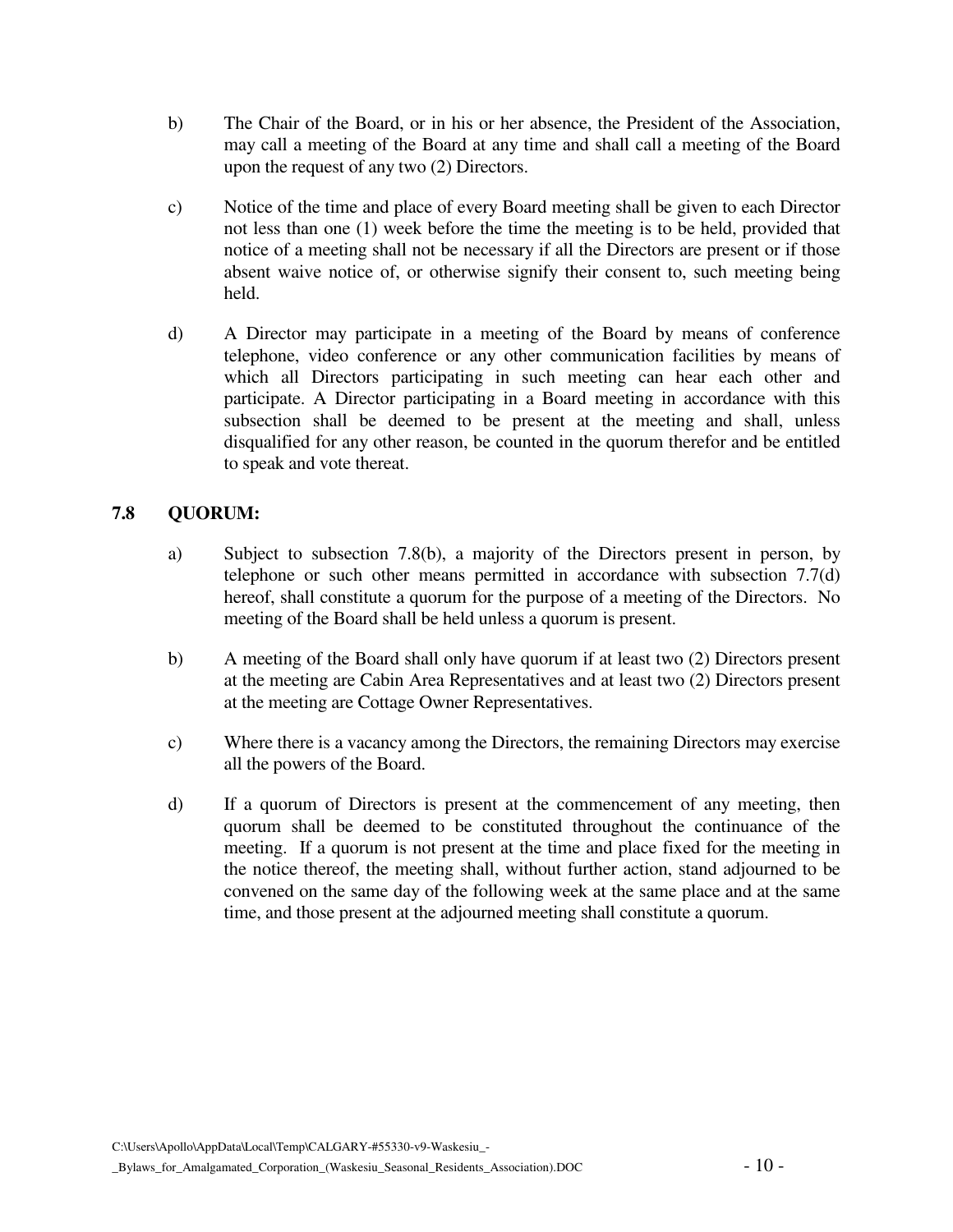## **7.9 CHAIR OF THE BOARD:**

- a) The Board shall from time to time choose a Director to act as the chair of the Board (the "*Chair*"). In the absence of the President, the Chair shall serve as the spokesperson for the Association. In addition to chairing meetings of the Board, the Chair shall carry out such other duties as may be required by the Board from time to time.
- b) In the absence of the Chair, the President shall act as chair of the meetings of the Board or, in the absence of the Chair and the President, the Directors shall choose one of their remaining number to act as the chair of the meeting.
- c) If the Chair is a Cottage Area Representative, then the President shall (unless otherwise unanimously agreed by the Board) be a Cabin Area Representative. If the Chair is a Cabin Area Representative, then the President shall (unless otherwise unanimously agreed by the Board) be a Cottage Area Representative.

# **7.10 VOTING:**

- a) At all meetings of the Board every Director present shall be entitled to one (1) vote.
- b) Subject to the provisions of these Bylaws, every resolution or question to be decided by the Board shall be decided by a majority of the votes cast by the Directors on the resolution or question and, in the case of an equality of votes, the question shall be decided in the negative.
- c) Notwithstanding the foregoing:
	- i. Any resolution or question that comes before the Board in respect of a matter that exclusively or primarily affects (A) the Cabin Area or (B) those Leaseholders who hold a lease in respect of a seasonal residence located in the Cabin Area shall, in addition to requiring a majority of the votes cast by the Directors, also require that the majority of the Cabin Area Representatives on the Board cast votes in favour of the resolution or question; and
	- ii. Any resolution or question that comes before the Board in respect of a matter that exclusively or primarily affects (A) the Cottage Area or (B) those Leaseholders who hold a lease in respect of a seasonal residence located in the Cottage Area shall, in addition to requiring a majority of the votes cast by the Directors, also require that the majority of the Cottage Area Representatives on the Board cast votes in favour of the resolution or question.
- d) In the event of any disagreement or dispute as to whether a particular matter "*exclusively or primarily affects*" (i) the Cottage Area, (ii) the Cabin Area, or (iii)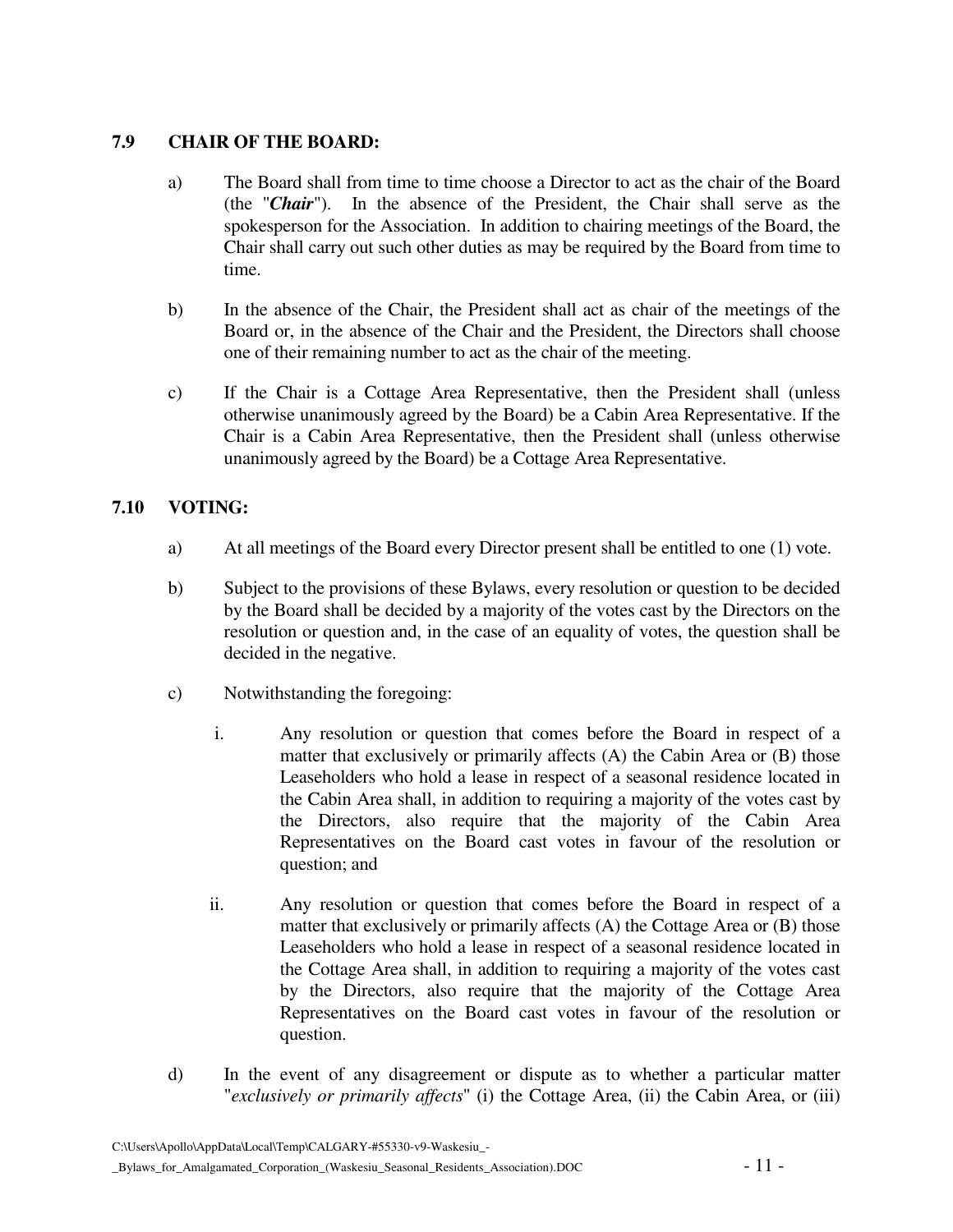Leaseholders who hold a lease in respect of a seasonal residence located in the Cottage Area or the Cabin Area, as applicable, such disagreement or dispute shall be resolved as follows:

- i. First, and if possible, such determination shall be made by a majority of the Board (which majority must include a majority of the Cottage Area Representatives and a majority of the Cabin Area Representatives on the Board);
- ii. In the event that a majority of the Board (including, for greater certainty, a majority of the Cabin Area Representatives and a majority of the Cottage Area Representatives on the Board) are unable to agree that a particular matter does (or does not) exclusively or primarily affect (i) the Cottage Area, (ii) the Cabin Area, or (iii) Leaseholders who hold a lease in respect of a seasonal residence located in the Cottage Area or the Cabin Area, as applicable, then the matter shall be referred by the Board to the Waskesiu Community Council (or, if applicable, to the council of the municipality of Waskesiu) for a determination, and the decision of the Waskesiu Community Council (or, if applicable, the decision of the council of the municipality of Waskesiu) shall be final and binding; and
- iii. In the event that the Waskesiu Community Council (or, if applicable, the council of the municipality of Waskesiu) is unable or unwilling to make such a determination, then the matter shall be referred by the Board to a judge of the Court of Queen's Bench of Saskatchewan, in Chambers, for a determination.

# **7.11 RESOLUTIONS IN WRITING:**

A resolution in writing signed by all the Directors and placed with the minutes of the Board is as valid and effective as if regularly passed at a duly called meeting of the Board.

# **7.12 REMUNERATION:**

Directors shall not be compensated by the Association for being a Director, or for acting in their capacity as a Director, nor shall any Director receive any other profit from their office, but a Director may be reimbursed for all expenses necessarily and reasonably incurred while engaged in the affairs of the Association.

# **ARTICLE VIII – OFFICERS & COMMITTEE CHAIRS:**

## **8.1 APPOINTMENT OF OFFICERS & COMMITTEE CHAIRS:**

a) Subject to these Bylaws, the President and all other officers of the Association shall be appointed (and may be removed) at any time by a majority of the Directors.

C:\Users\Apollo\AppData\Local\Temp\CALGARY-#55330-v9-Waskesiu\_-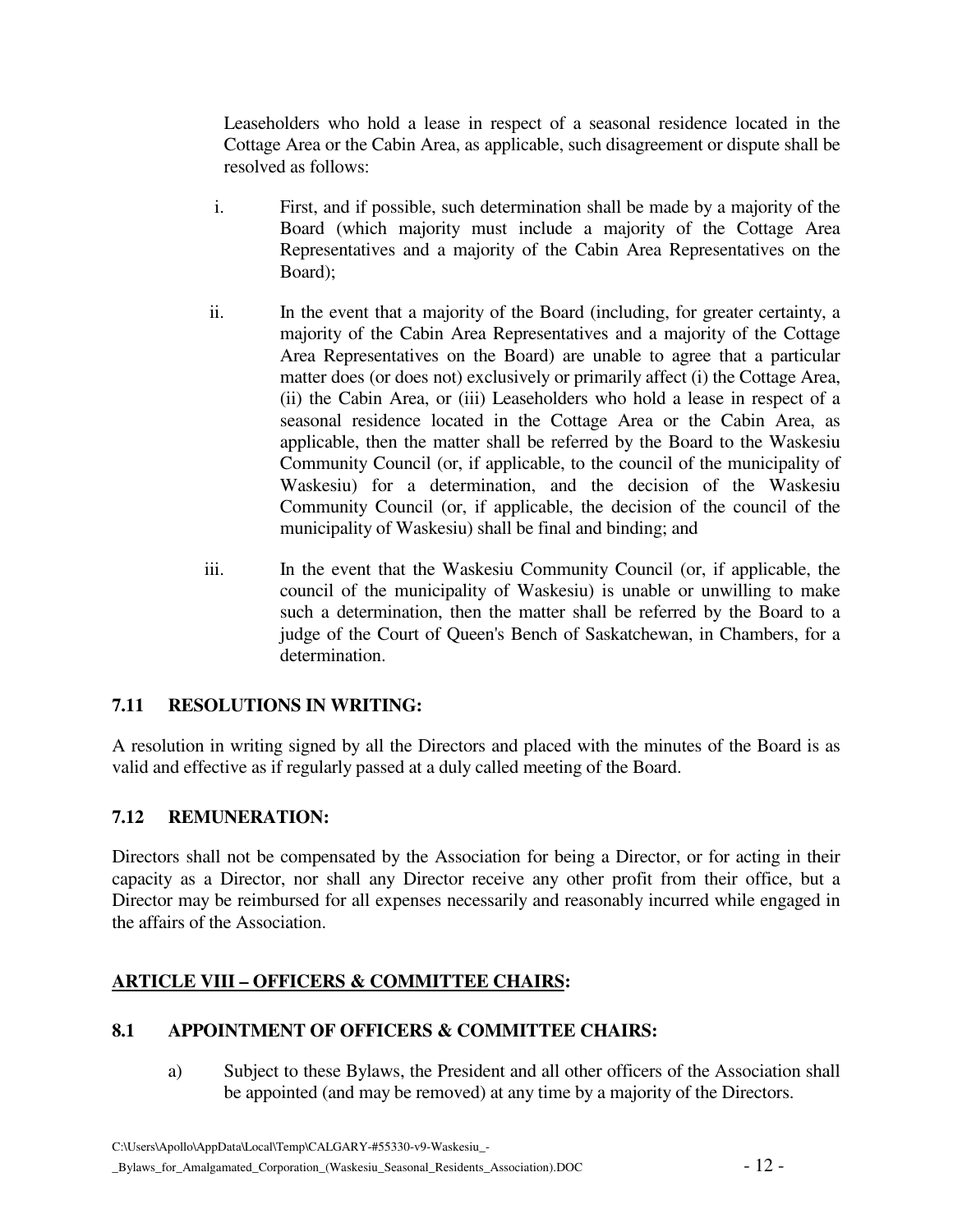- b) Unless otherwise unanimously agreed by the Board, the President shall be a Director, and shall be the spokesperson for the Association.
- c) If the President of the Association is a Cottage Area Representative, then the Chair shall (unless otherwise unanimously agreed by the Board) be a Cabin Area Representative. If the President of the Association is a Cabin Area Representative, then the Chair shall (unless otherwise unanimously agreed by the Board) be a Cottage Area Representative.
- d) The Secretary and Treasurer are, to the extent possible, to be appointed from among the Directors, but in the event that a suitable candidate is not available the Board may appoint someone from outside the Board to act as Secretary and/or Treasurer of the Association.
- e) Subject to these Bylaws, the Chair and the President shall each be an *ex officio* Member of all committees of the Board.
- f) The Directors may nominate (for majority approval by the Board) any committee chair(s) and such other Members of the Association as may be required for any committee, and shall assign duties to them.

# **8.2 VACATION OF OFFICE:**

The office of any officer of the Association shall be vacated upon the occurrence of any of the following events:

- a) If the officer dies;
- b) If the officer resigns from office by notice in writing to the Board; or
- c) If the officer is removed in accordance with Section 8.1 or Section 8.3 hereof.

## **8.3 REMOVAL OF OFFICERS & VACANCIES:**

- a) The Board may by ordinary resolution remove any officer before the expiration of his or her term of office, and may appoint a successor to complete the term of office.
- b) The Directors may at any time and from time to time appoint a person to fill a vacancy of office.
- c) An officer appointed to fill a vacancy of office shall hold office at the pleasure of the Board.

## **ARTICLE IX - COMMITTEES:**

The Board may appoint committees from among the Members and/or the Directors, as may be deemed necessary. Unless otherwise stated in terms of reference of such committee, the term of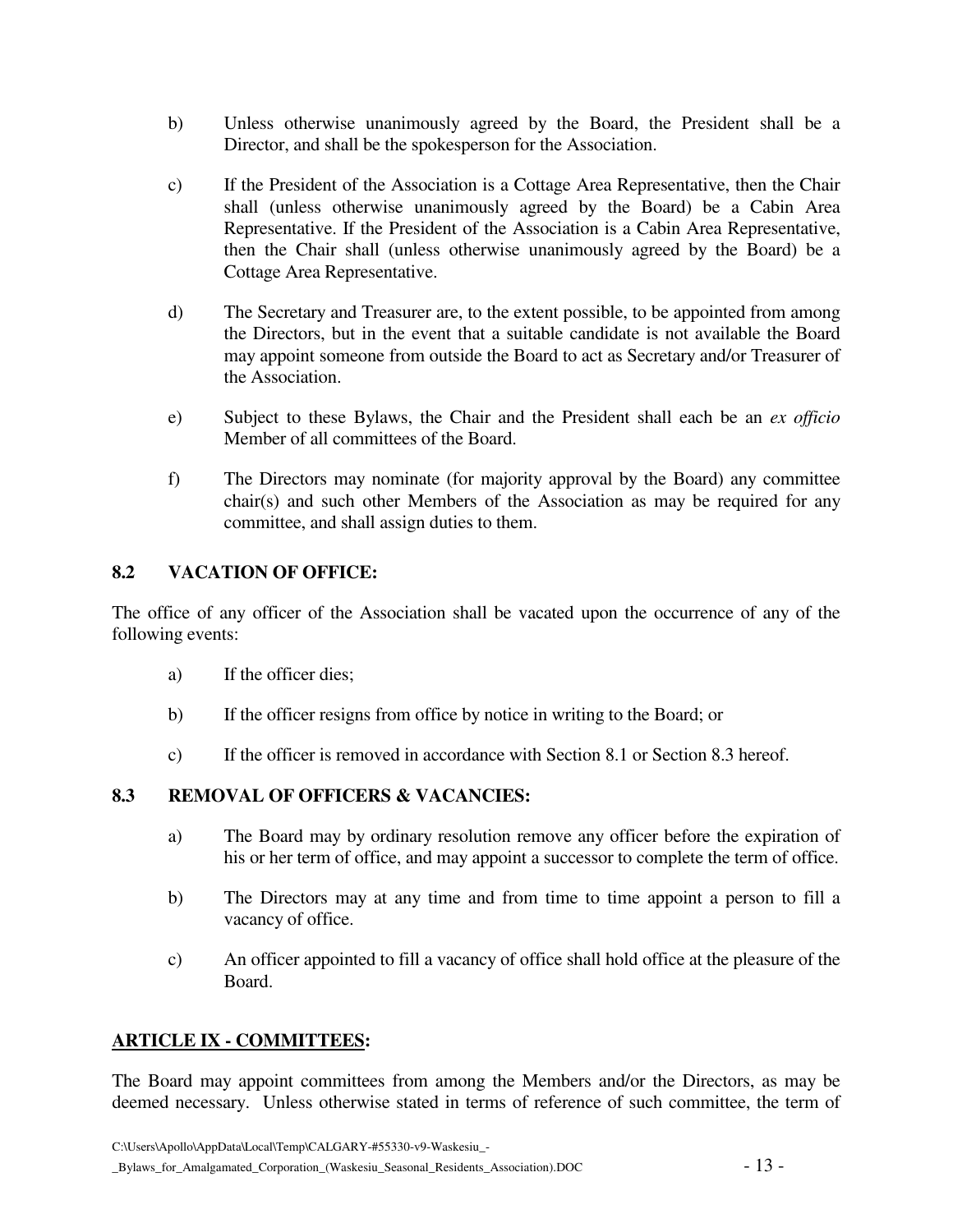office of all committees shall terminate at the conclusion of the next ensuing annual general meeting.

## **ARTICLE X - RULES AND REGULATIONS:**

The Board may, as it deems expedient, from time to time, by resolution, establish, amend, vary and abolish such rules and regulations not inconsistent with these Bylaws or the Act relating to:

- a) the management and operation of the Association; and
- b) the voting procedures to be followed in respect of the election of Directors at any annual or special meeting of the Members.

# **ARTICLE XI - BYLAWS:**

These Bylaws may only be amended by means of a special resolution passed by the Members of the Association present at a duly called meeting for such purpose, provided that no amendment to any of the provisions or Sections of these Bylaws that specifically reference:

- a) the Cottage Area;
- b) the Cabin Area,
- c) Cottage Area Representatives; or
- d) Cabin Area Representatives,

shall be effective unless the same is approved by means of resolution passed by not less than eighty (80%) percent majority of the Members of the Association present at a duly called meeting for such purpose.

#### **ARTICLE XII - AUDIT:**

- a) The year end of the Association shall be December 31.
- b) Subject to the Act, at each annual general meeting the Members may appoint (or may by unanimous agreement waive the need to appoint) auditors to audit the accounts of the Association.
- c) The signing officers of the Association for banking purposes shall include any two (2) of the following officers of the Association, namely: the President, the Chair, the Secretary and/or the Treasurer.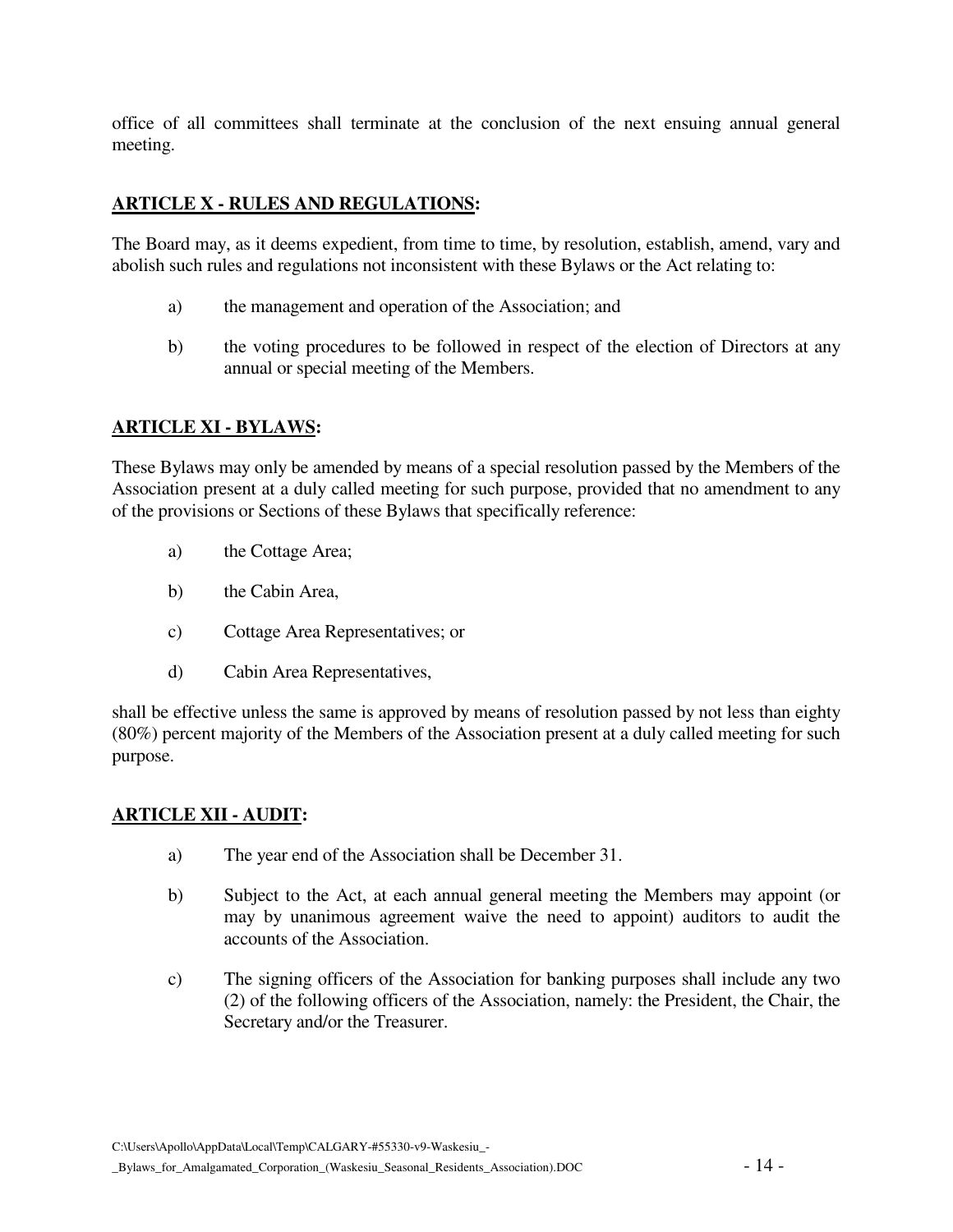# **ARTICLE XIII - NON-PROFIT PURPOSE:**

#### **13.1 NOT FOR PROFIT:**

The Association shall not carry on a business, trade, industry or profession for profit or gain, except as incidental to its purposes and objects.

#### **13.2 DISTRIBUTIONS:**

The Association shall not distribute to the Members or to any other Person any gain, profit or dividend, or otherwise dispose of its assets without receiving full and valuable consideration, and any profits or accretions to the assets of the Association shall be used in promoting its purposes and objects.

## **13.3 LIQUIDATION AND DISSOLUTION:**

The Association shall continue until dissolved by a special resolution of the Members at a special meeting of the Association duly called for such purpose. In the event of dissolution or liquidation, all remaining property of the Association shall be distributed so that, other than the property (if any) specifically mentioned in subsection 209(2) of *The Non-profit Corporations Act, 1995* (Saskatchewan), such remaining property is transferred to:

- a) a non-profit corporation carrying on the same or similar activities in Prince Albert National Park;
- b) The Waskesiu Foundation Inc., or its successors;
- c) If the same has been incorporated under Saskatchewan law, the municipality of Waskesiu; or
- d) any combination of the bodies described in clauses (a) to (c) above.

## **13.3 INDEMNIFICATION:**

- a) The Association shall indemnify a Director or officer, a former Director or officer, and his or her heirs and legal representatives, against all costs, charges, and expenses, including an amount paid to settle an action or satisfy a judgment, reasonably incurred by him or her in respect of any civil, criminal or administrative action or proceeding to which he or she is made a party by reason of being or having been a director or officer of the Association if:
	- i. Such Director or officer acted honestly and in good faith with a view to the best interests of the Association; and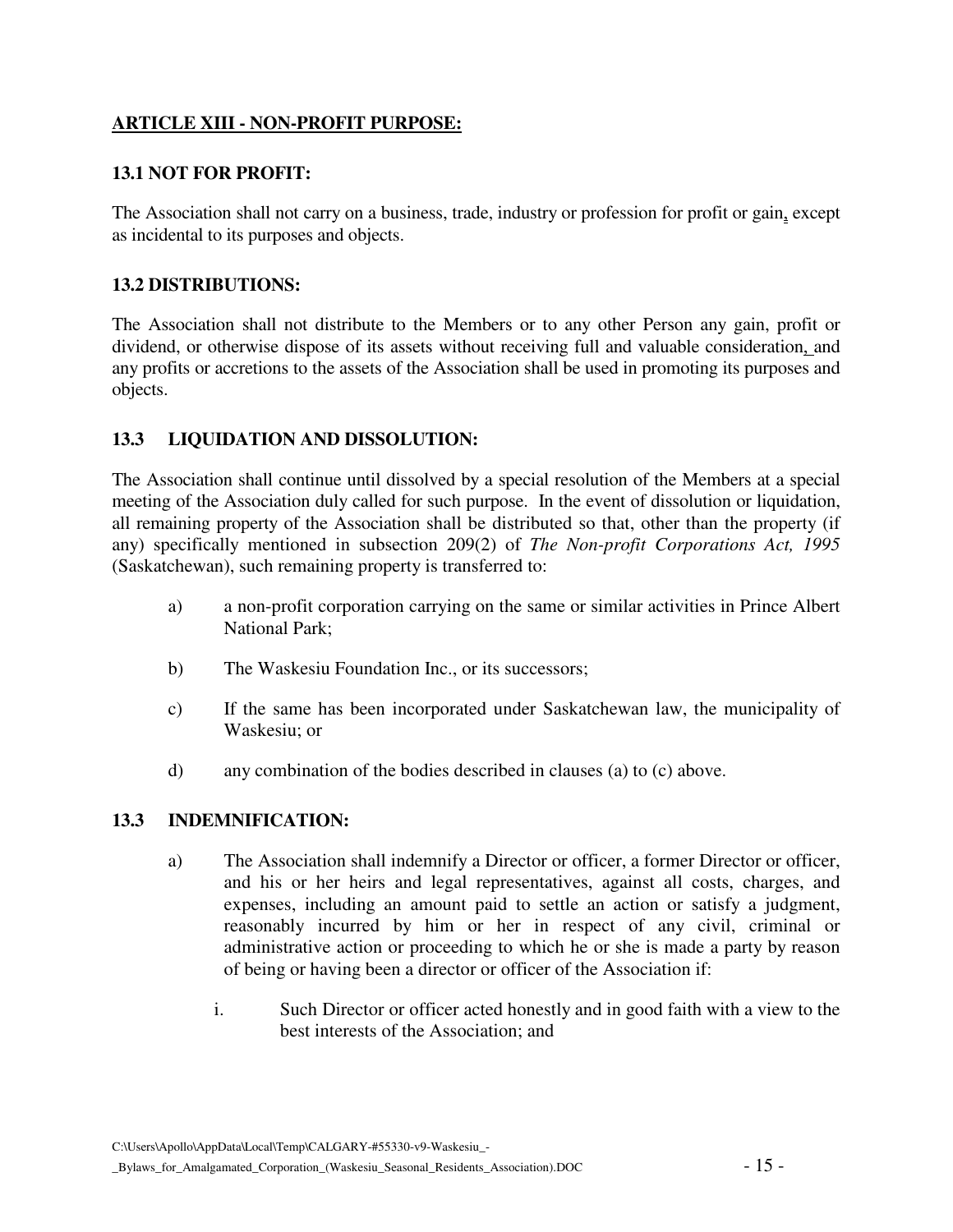- ii. In the case of a criminal or administrative action or proceeding that is enforced by a monetary penalty, he or she had reasonable grounds for believing that his or her conduct was lawful.
- b) The Association shall also indemnify such Director or officer in such other circumstances as the Act permits or requires.
- c) Nothing in these Bylaws limits the right of any Individual entitled to indemnity to claim indemnity apart from the provisions of these Bylaws.
- d) The Association may purchase and maintain insurance for the benefit of any Individual referred to in this Section against any liability incurred by him or her in the capacity as a director or officer of the Association.

 $\overline{a}$ 

**APPROVED** by the Members of the Association with effect as of the date of issuance of the certificate of amalgamation confirming the amalgamation of the P.A.N.P. Cottage Owners Association Inc. and the Waskesiu Cabin Owners' Association Inc.

**Chair of the Board** 

**APPROVED** by the Board of the Association on February 28<sup>th</sup>, 2009.

**Chair of the Board**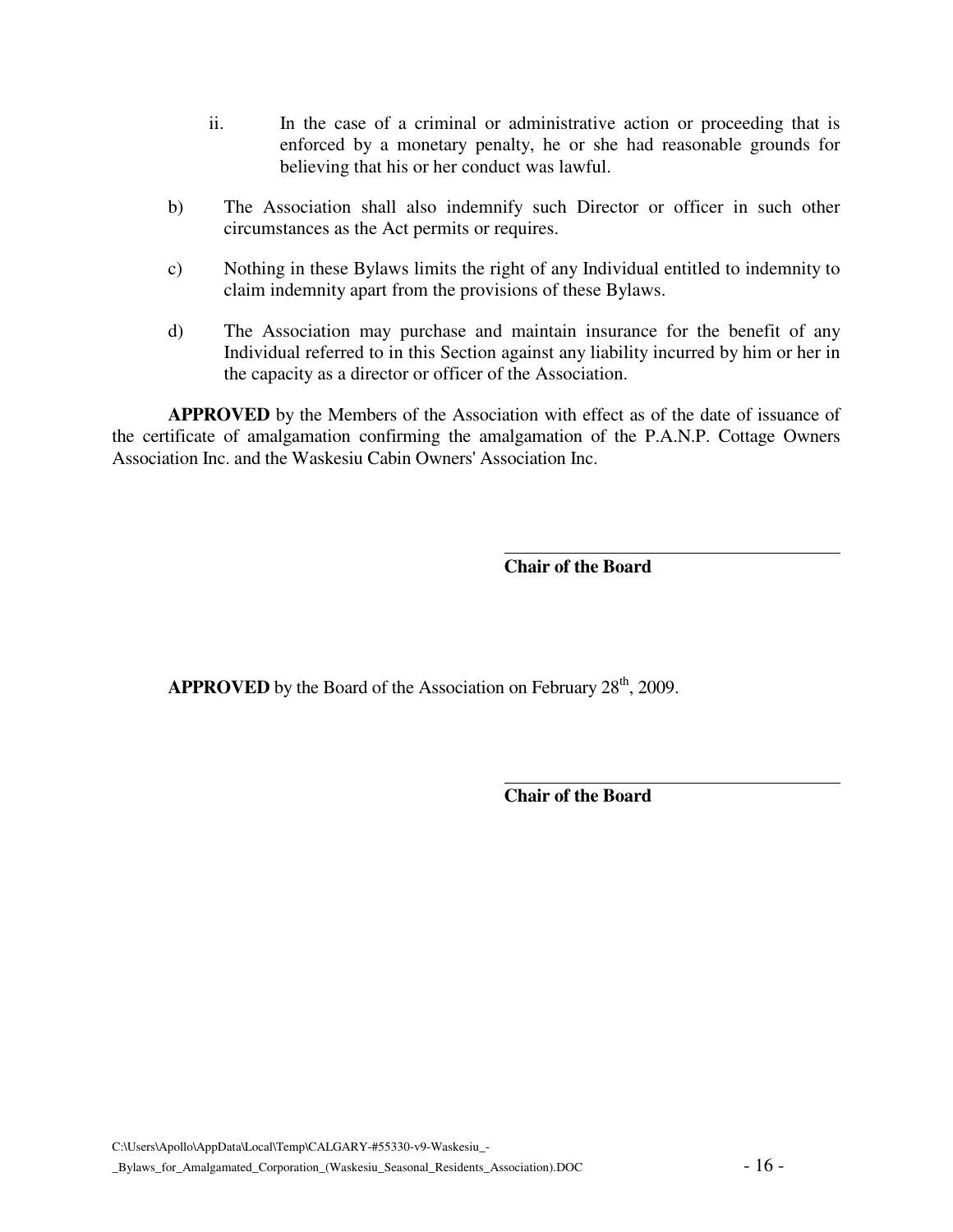#### **Schedule "A"**

# **Geographic Description of Cabin Area**

That portion of the Townsite of Waskesiu Prince Albert National Park comprising Plan 93824 and encompassing all lots within Blocks 11 to 23.